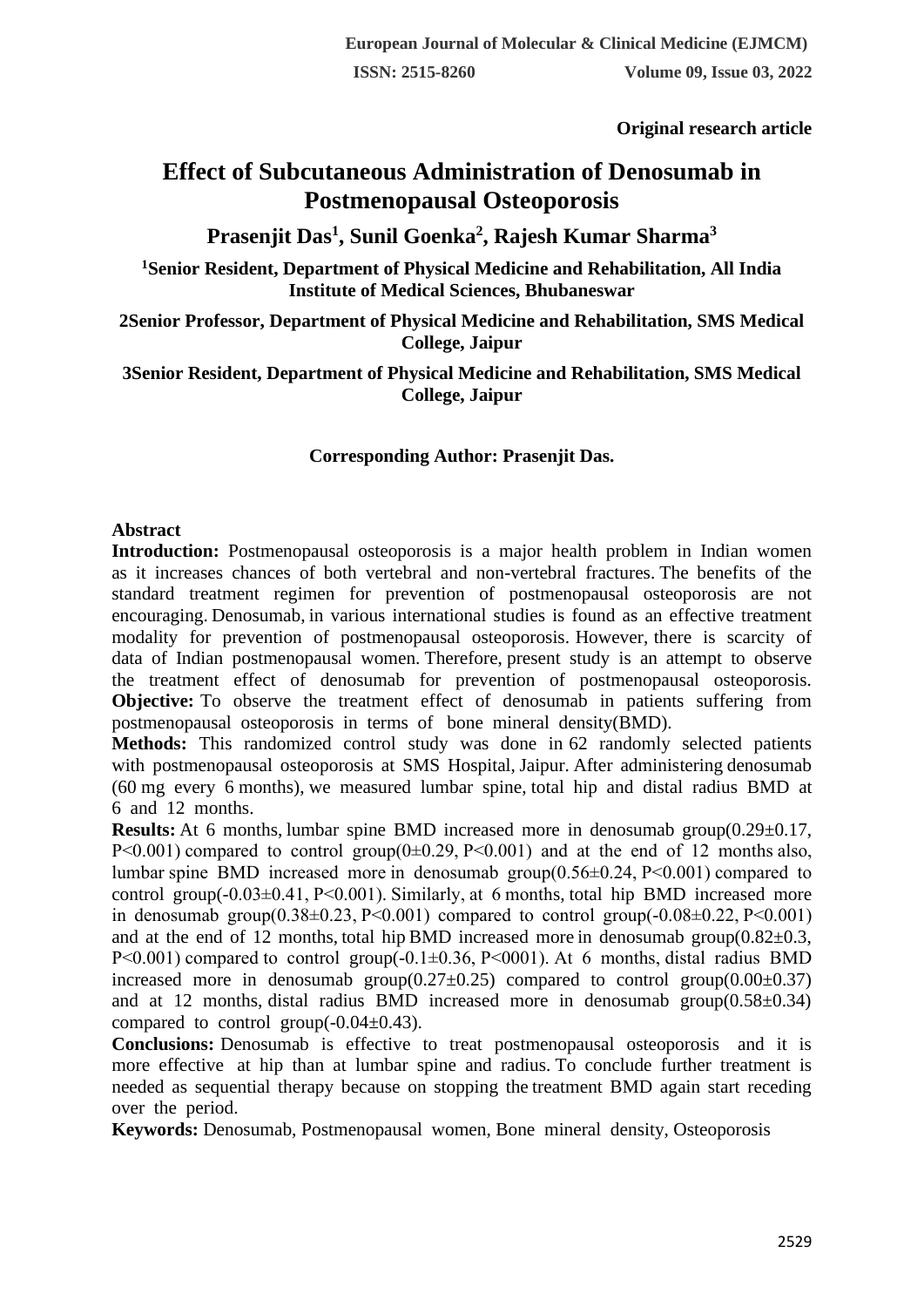### **Introduction**

WHO operationally defines osteoporosis as bone density that falls 2.5 SD below the mean for young healthy adults of same gender (t score  $\leq 2.5$ ).<sup>1,2</sup> Postmenopausal osteoporosis occurs due to oestrogen deficiency which leads to decrease in IL-6 and other cytokines, which in turn leads to increased recruitment and activation of osteoclasts.<sup>1</sup> Postmenopausal osteoporosis is a major health problem in Indian women as it increases chances of both vertebral and non-vertebral fractures and the numbers are increasing.<sup>3</sup> Presently treatment seeking behaviour of patients in India is very poor and treatment offered for postmenopausal symptoms does not include effective prevention of postmenopausal osteoporosis.Today DEXA(dual energy x-ray absorptiometry) is the most widely used instrument and gold standard of bone mineral density measurement technology. Main advantages of DEXA are it is a non-invasive and a quick procedure with high accuracy and ideal for follow-up investigations. The disadvantage of DEXA is that everything in the selected area is included like presence of spinal osteophytes and aortic calcification which may give false readings. The benefits of the standard treatment guidelines for prevention of postmenopausal osteoporosis are not encouraging. Denosumab is a monoclonal human IgG2 antibody that inhibits RANKL from binding to its receptor RANK and it inhibits osteoclastic bone resorption (to a lesser degree bone formation) and it has been found effective in preventing osteoporosis in many international studies.<sup>2,4,5</sup>

**OBJECTIVES:** To observe the treatment effect of denosumab in patients suffering from postmenopausal osteoporosis in terms of bone mineral density i.e. t-score (by Hologic Qdr-delphi dual energy x ray absorptiometry) at 0, 6 and 12 months.

**MATERIAL AND METHOD:** Present prospective randomized control study was conducted between June,2019 to September 2020 in the department of PMR, SMS hospital, Jaipur among Established osteoporotic postmenopausal elderly patients aged 45 to 80 years with BMD t- score of -2.5or less at femoral neck / total hip OR lumbar spine BMD t- score of -1.5 to -2.5 at any site plus one or more documented vertebral or non vertebral fracture. Patients of renal dysfunction, hypocalcemia, hypercalcemia were excluded along with patients taking any medication for osteoporosis like denosumab, teriparatide, bisphosphonates, strontium. Permission from institutional ethics committee and research review board was obtained. 62 patients fulfilling criteria and giving consent to the study were included in the study and randomized into control and denosumab group using computer generated random numbers from [www.random.org.](http://www.random.org/) All recruited 62 patients were approached by investigators and were explained about nature and purpose of the study. After obtaining their informed written consent, detailed history, thorough general & systemic examination was done. All baseline rutine investigations and specific investigatins like DEXA scan, vitamin D3 was done. In intervention group injection denosumab 60 mg subcutaneously was given in  $1<sup>st</sup>$  and  $7<sup>th</sup>$  month along with standard care including vitamin D3 60k once weekly, calcium supplementation, physical exercises whereas in control group only standard care given. Patients were followed up at 6 months and 12 months for repeat DEXA scan and injection denosumab repeat in intervention group. All relevant parameters collected during history taking, examinations & during routine and specific investigations at baseline, 6 months & 12 months were recorded as a pre-design semi-structured study proforma.

 Data thus collected was entered in Microsoft excel sheet to prepare master chart and then subjected to statistical analysis.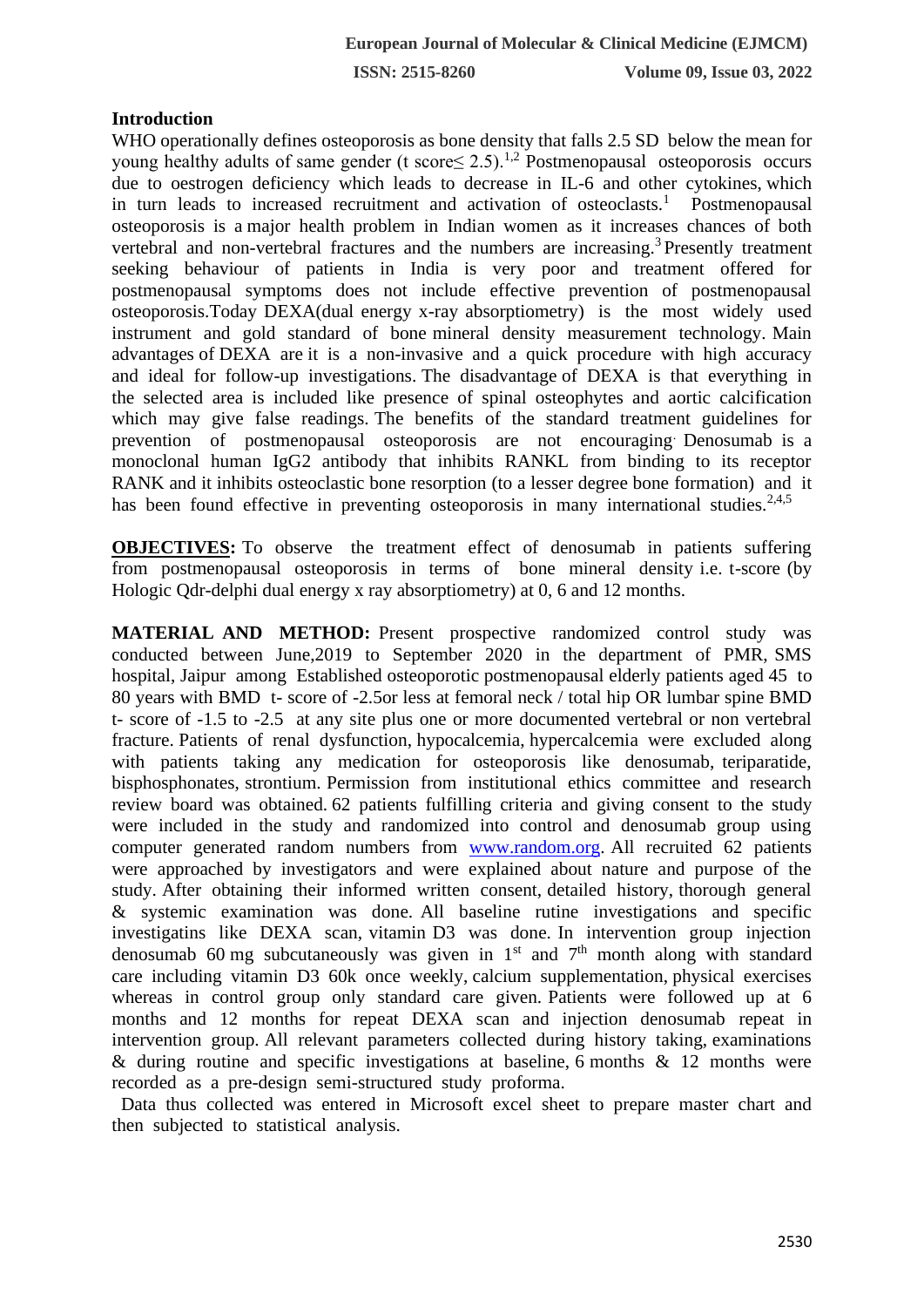#### **Data analysis**:

Linear variables were summarised as mean & standard deviations and were analysed using unpaired t-test and repeated measure annova.

Nominal and categorical variables were presented as percentages and were analysed using Chi-square test & Fisher exact test.

p-value  $\leq 0.05$  was taken as significant. SPSS 22.0 version software was used for statistical analysis.

#### **FLOWCHART**

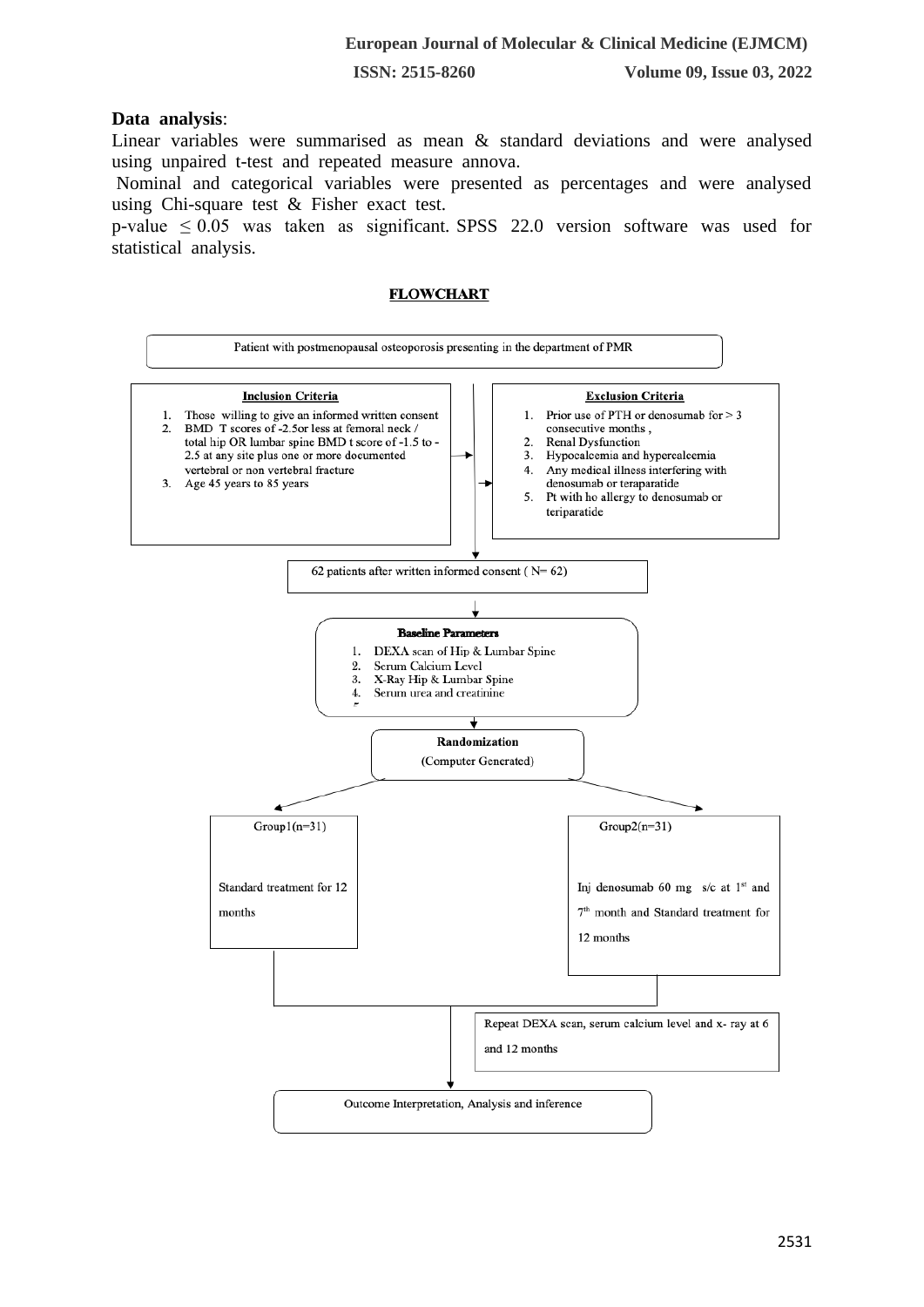#### **RESULTS:**

Present study included 62 study participants who fulfilled inclusion critera and completed 12 months follow up period. Mean age and mean BMI of study participants were 61.97 $\pm$ 9.48 years and 24.72 $\pm$ 4.11 kg/m<sup>2</sup>.

When patients were randomized into denosumab and control group, mean age and BMI of patients of denosumab group was  $61.23 \pm 8.97$  years &  $24.94 \pm 4.30$  kg/m<sup>2</sup> respectively and that in control group was  $62.71 \pm 10.06$  years &  $24.5 \pm 3.97$  kg/m<sup>2</sup> respectively. Mean age and BMI along with other general characteristics of patients was found comparable ( p>0.05) between the groups (table 1).

When intra-group comparison of t-score of spine, hip & radius was analysed using repeated measure annova test, significant improvement (p<0.05) was observed in denosumab group at all 3 sites i.e. spine, hip & radius while in control group there was no significant change in t-score was found at any of the 3 sites(table 2).

Mean t-score of spine in denosumab group was -2.78, -2.49 & -2.22 at baseline, 6 months and 12 months respectively whereas it was -3.16, -3.16 & -3.19 at baseline, 6 months and 12 months respectively in control group. T-score of spine was found statistically signifcantly higher at 6 months & 12 months than control group, but not at baseline (table 3). Simlarly, t-score of hip joint in denosumab group was significantly higher at 12 months than control group but not at 6 months and baseline (table 3). Mean t-score of radius in denosumab group was found statistically significantly higher at 6 months and 12 months than control group, but not at baseline(table 3).

When difference in difference analysis was done to compare improvement or change in t-score after 6 months treatment duration and 12 months treatment duration, it was found that improvement was always higher in denosumab group than control group both after 6 months and 12 months treatment duration at all 3 sites i.e. spine, hip and radius (table 3).

|                      | <b>Total</b>   |               | <b>Control</b> |               | Denosumab       |               | $\mathbf{p}$ |
|----------------------|----------------|---------------|----------------|---------------|-----------------|---------------|--------------|
|                      | $(N=62)$       |               | $(N=31)$       |               | $(N=31)$        |               | value*       |
| Age group<br>(Years) | No.            | $\frac{0}{0}$ | No.            | $\frac{0}{0}$ | No.             | $\frac{0}{0}$ |              |
| $<$ 50               | 6              | 9.7           | $\overline{4}$ | 12.9          | $\overline{2}$  | 6.5           |              |
| 50-59                | 20             | 32.3          | 9              | 29.0          | 11              | 35.5          | $0.813*$     |
| 60-69                | 21             | 33.9          | 9              | 29.0          | 12              | 38.7          |              |
| $\geq 70$            | 15             | 24.2          | 9              | 29.0          | 6               | 19.4          |              |
| <b>PMP</b> period    |                |               |                |               |                 |               |              |
| <10                  | 14             | 22.6          | $\overline{7}$ | 22.6          | $\overline{7}$  | 22.6          | $0.332^{#}$  |
| $10-19$              | 23             | 37.1          | 8              | 25.8          | 15              | 48.4          |              |
| 20-29                | 20             | 32.3          | 13             | 41.9          | $\overline{7}$  | 22.6          |              |
| $30 - 40$            | 5 <sup>5</sup> | 8.1           | 3              | 9.7           | $\overline{2}$  | 6.5           |              |
| <b>Residence</b>     |                |               |                |               |                 |               |              |
| Rural                | 13             | 21.0          | 8              | 25.8          | $5\overline{)}$ | 16.1          |              |
| Urban                | 49             | 79.0          | 23             | 74.2          | 26              | 83.9          | $0.534*$     |
| <b>Education</b>     |                |               |                |               |                 |               |              |
| Illiterate           | 26             | 41.9          | 15             | 48.4          | 11              | 35.5          | $0.525^{*}$  |
| Primary              | 5              | 8.1           | $\overline{2}$ | 6.5           | $\overline{3}$  | 9.7           |              |

**Table 1 : General characteristics of Study Participants**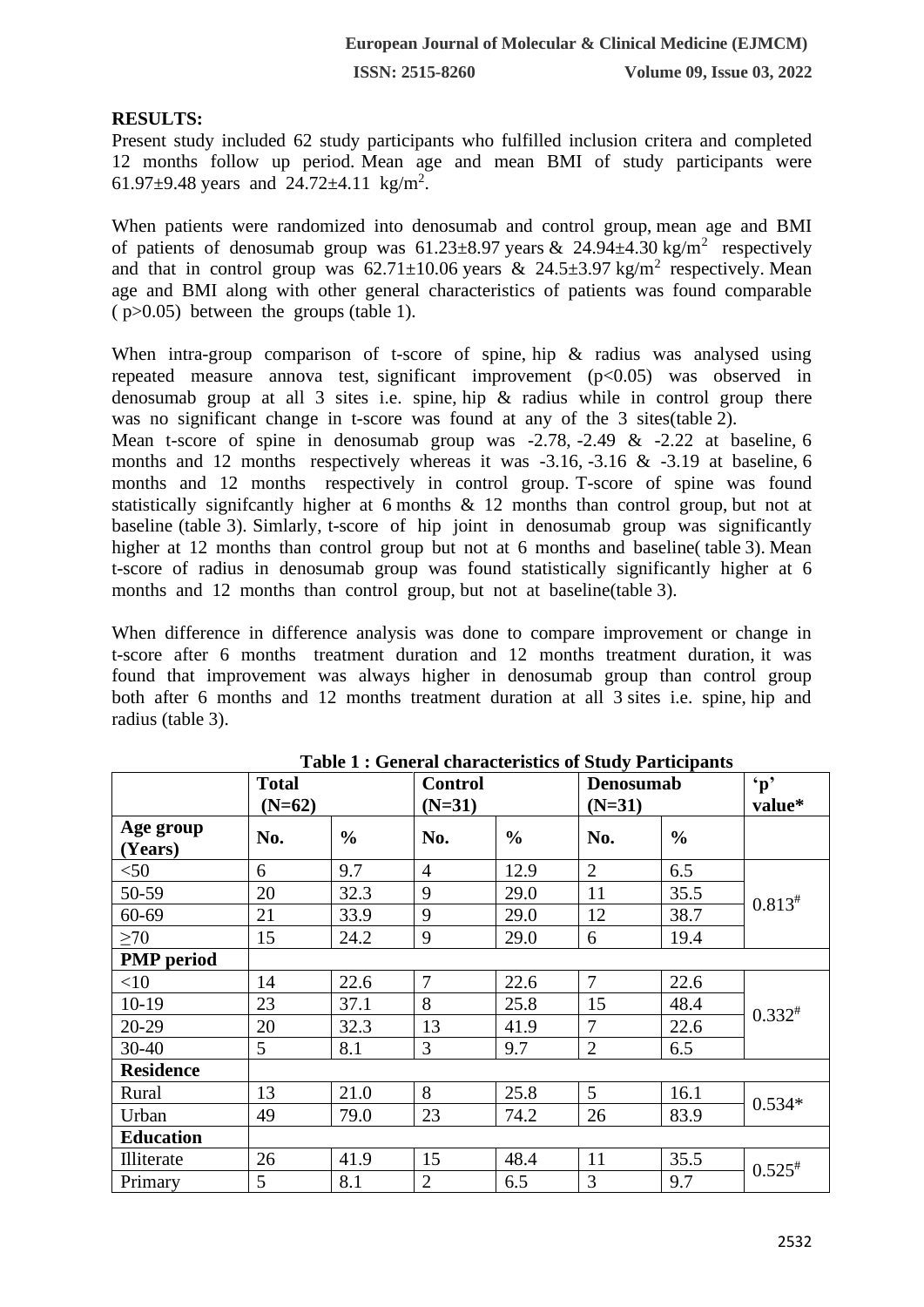## **European Journal of Molecular & Clinical Medicine (EJMCM)**

**ISSN: 2515-8260 Volume 09, Issue 03, 2022**

| Middle               | 10 | 16.1 | $\overline{4}$      | 12.9 | 6              | 19.4 |          |
|----------------------|----|------|---------------------|------|----------------|------|----------|
| Secondary            | 9  | 14.5 | 5                   | 16.1 | $\overline{4}$ | 12.9 |          |
| Higher               |    |      |                     |      |                |      |          |
| secondary            | 6  | 9.7  | 1                   | 3.2  | 5              | 16.1 |          |
| Graduate             | 6  | 9.7  | $\overline{4}$      | 12.9 | $\overline{2}$ | 6.5  |          |
| <b>Religion</b>      |    |      |                     |      |                |      |          |
| Hindu                | 49 | 79.0 | 22                  | 71.0 | 27             | 87.1 | $0.211*$ |
| Muslim               | 13 | 21.0 | 9                   | 29.0 | $\overline{4}$ | 12.9 |          |
| <b>Dietary habit</b> |    |      |                     |      |                |      |          |
| Mix diet             | 19 | 30.6 | 11                  | 35.5 | 8              | 25.8 | $0.582*$ |
| Vegetarian           | 43 | 69.4 | 20                  | 64.5 | 23             | 74.2 |          |
| <b>Risk factors</b>  |    |      |                     |      |                |      |          |
| Absent               | 53 | 85.5 | 26                  | 83.9 | 27             | 87.1 |          |
| Present              | 9  | 14.5 | 5                   | 16.1 | $\overline{4}$ | 12.9 | 1.000*   |
| <b>Fracture</b>      |    |      |                     |      |                |      |          |
| Absent               | 49 | 79.0 | 25                  | 80.6 | 24             | 77.4 | 1.000*   |
| Present              | 13 | 21.0 | 6                   | 19.4 | $\tau$         | 22.6 |          |
| <b>Hysterectomy</b>  |    |      |                     |      |                |      |          |
| Done                 | 6  | 9.7  | $\overline{2}$      | 6.5  | $\overline{4}$ | 12.9 | $0.671*$ |
| Not done             | 56 | 90.3 | 29                  | 93.5 | 27             | 87.1 |          |
| # Chi-square test    |    |      | * Fisher Exact Test |      |                |      |          |

**Table 2 : Intra group comparison of T score**

| <b>T</b> Score | Group                        | $\mathbf{\sigma}$<br><b>Baseline</b> | 6 months         | 12 months                         | 'n' value* |
|----------------|------------------------------|--------------------------------------|------------------|-----------------------------------|------------|
| <b>Spine</b>   | Control $(N=31)$             | $-3.16 \pm 1.04$                     | $-3.16 \pm 1.09$ | $-3.19 \pm 1.1$                   | 0.837      |
|                | <b>Denosumab</b><br>$(N=31)$ | $-2.78 \pm 0.94$                     | $-2.49 \pm 0.94$ | $-2.22 \pm 0.92$                  | < 0.001    |
| Hip            | Control $(N=31)$             | $-2.30 \pm 10$                       | $-2.38 \pm 0.97$ | $-2.41 \pm 0.98$                  | 0.096      |
|                | <b>Denosumab</b><br>$(N=31)$ | $-2.43 \pm 1.19$                     |                  | $-2.05 \pm 1.16$ $-1.61 \pm 1.09$ | < 0.001    |
|                | Control $(N=31)$             | $-3.97 \pm 1.4$                      | $-3.97 \pm 1.30$ | $-4.00 \pm 1.33$                  | 0.822      |
| <b>Radius</b>  | <b>Denosumab</b><br>$(N=31)$ | $-3.41 \pm 1.36$                     | $-3.14 \pm 1.38$ | $-2.83 \pm 1.27$                  | < 0.001    |

\*Repeated Measure AnOVa test

| <b>T</b> Score | <b>Time interval</b>       | <b>Control</b><br>$(N=31)$ | Denosumab $(N=31)$ | 'p' value* |
|----------------|----------------------------|----------------------------|--------------------|------------|
| <b>Spine</b>   | <b>Baseline</b>            | $-3.16 \pm 1.04$           | $-2.78 \pm 0.94$   | 0.136      |
|                | 6 months                   | $-3.16 \pm 1.09$           | $-2.49 \pm 0.94$   | 0.012      |
|                | 12 months                  | $-3.19 \pm 1.1$            | $-2.22 \pm 0.92$   | < 0.001    |
|                | Change in 6 months         | $0.00 \pm 0.32$            | $0.29 \pm 0.17$    | < 0.001    |
|                | <b>Change in 12 months</b> | $-0.03 \pm 0.41$           | $0.56 \pm 0.24$    | < 0.001    |
| Hip            | <b>Baseline</b>            | $-2.30 \pm 1$              | $-2.43 \pm 1.19$   | 0.643      |
|                | 6 months                   | $-2.38 \pm 0.97$           | $-2.05 \pm 1.16$   | 0.229      |
|                | 12 months                  | $-2.41 \pm 0.98$           | $-1.61 \pm 1.09$   | 0.004      |
|                | Change in 6 months         | $-0.08 \pm 0.22$           | $0.38 \pm 0.23$    | < 0.001    |

**Table 3 : Inter group comparison of T score**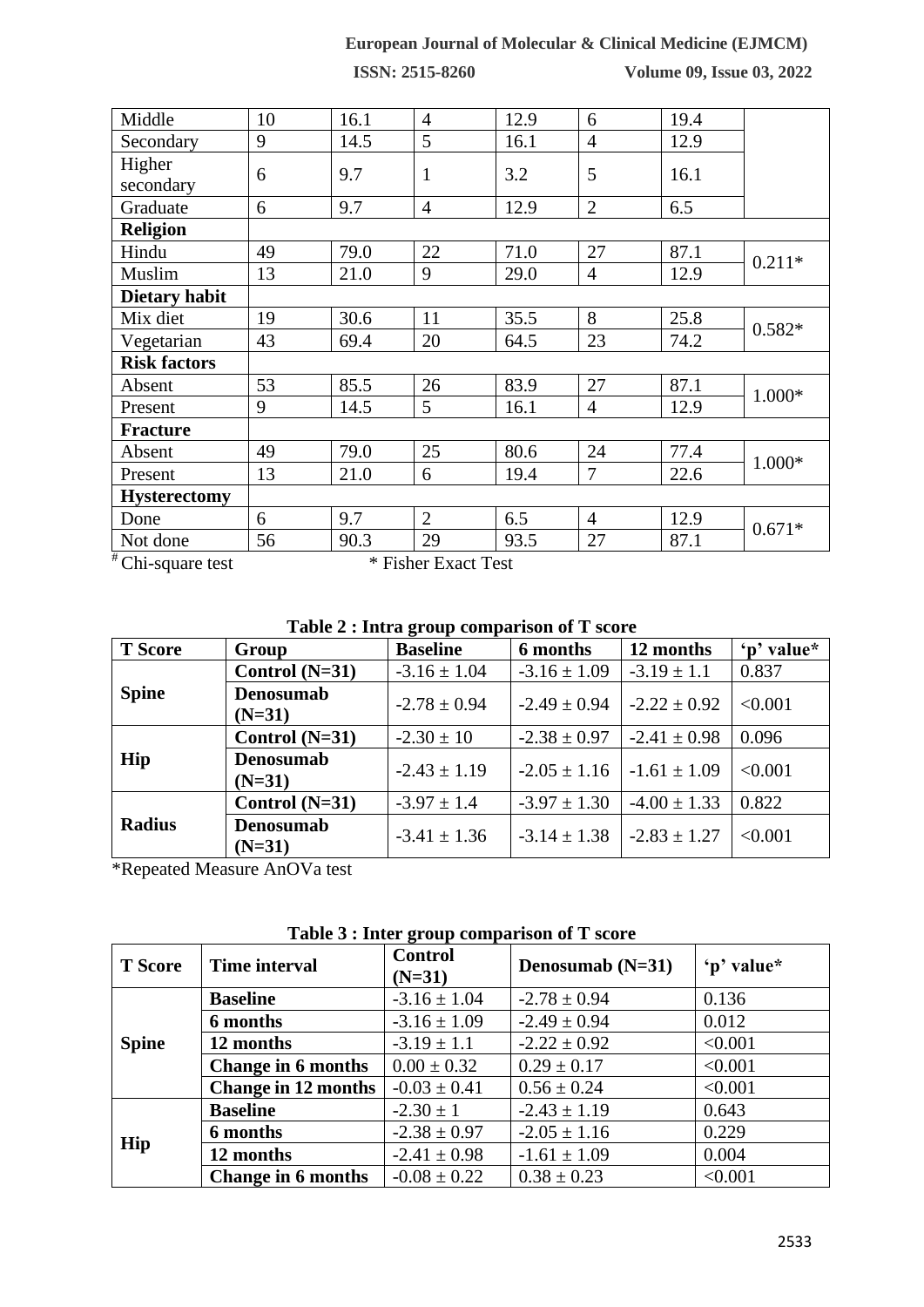### **European Journal of Molecular & Clinical Medicine (EJMCM)**

**ISSN: 2515-8260 Volume 09, Issue 03, 2022**

|               | <b>Change in 12 months</b> | $-0.10 \pm 0.36$ | $0.82 \pm 0.35$  | < 0.001 |
|---------------|----------------------------|------------------|------------------|---------|
|               | <b>Baseline</b>            | $-3.97 \pm 1.4$  | $-3.41 \pm 1.36$ | 0.115   |
|               | 6 months                   | $-3.97 \pm 1.3$  | $-3.14 \pm 1.38$ | 0.018   |
| <b>Radius</b> | 12 months                  | $-4.00 \pm 1.33$ | $-2.83 \pm 1.27$ | < 0.001 |
|               | Change in 6 months         | $0.00 \pm 0.37$  | $0.27 \pm 0.25$  | 0.001   |
|               | <b>Change in 12 months</b> | $-0.04 \pm 0.43$ | $0.58 \pm 0.34$  | < 0.001 |

\*Unpaired 't' test

#### **Inter group comparison of T score**



**Inter group comparison of improvement in T score at 6 month & 12 month**

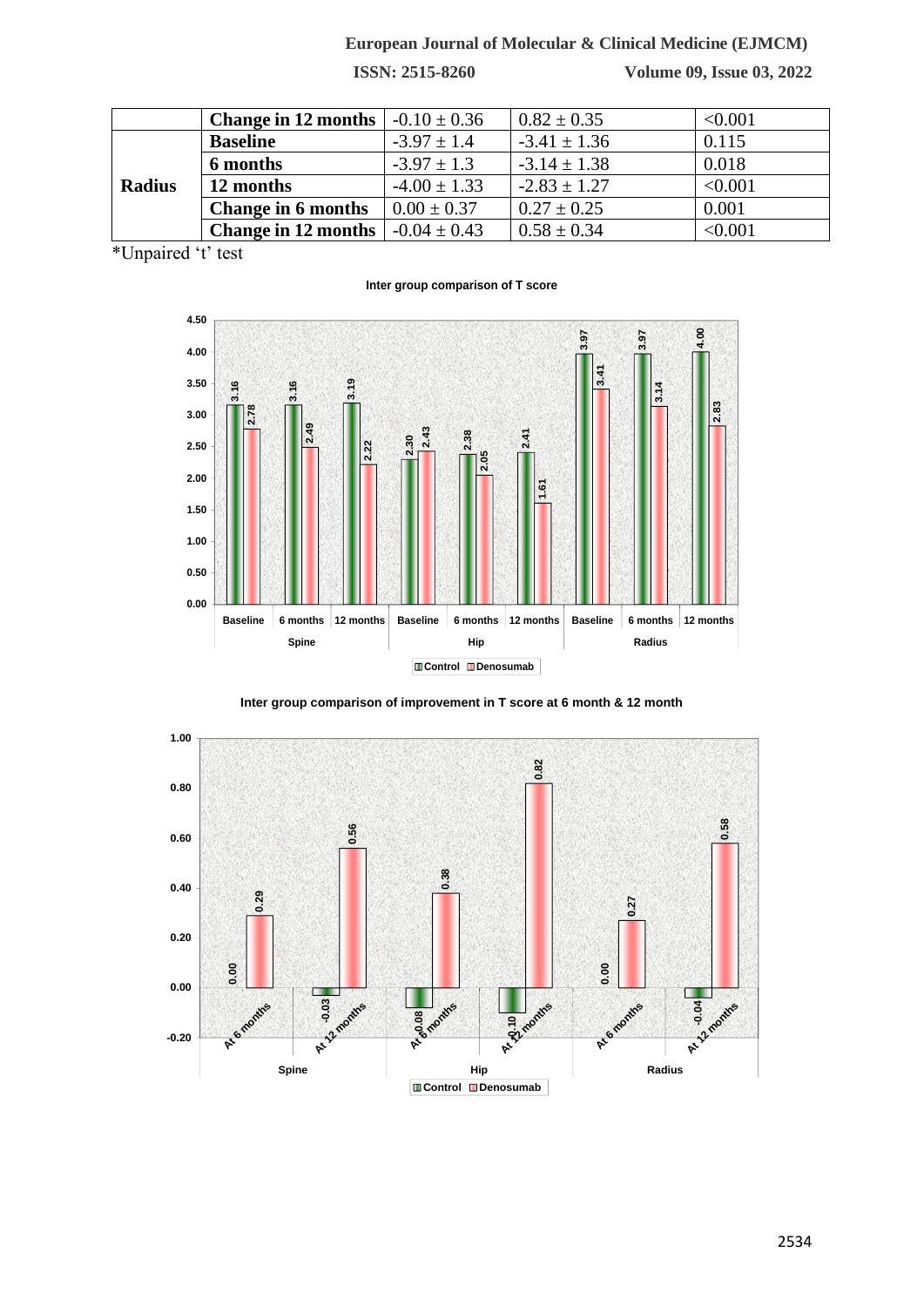#### **Discussion**:

Present study found significant improvement in t-score at all 3 sites after 12 months treatment duration with denosumab which is in corroboration with the findings of the study done by Henry G Bone et al, Shailesh Pitale et al, Sugimto et al who also found denosumab as effective treatment of osteoporosis in their studies.

In our study after 12 months treatment duration, t-score was found at all 3 sites significantly more than control group which is similar to the study of Henry G Bone et al<sup>6</sup> who also found that denosumab increases BMD at all 3 sites i.e. lumbar spine, hip and radius in his multicentre, randomized, double-blind, placebo controlled trial in North America. Similarly, Shailesh Pitale et  $al^7$  conducted a double blind, multcentre, randomized controlled trial on 250 Indian postmenopausal women and concluded that treatment with denosumab showed a significant treatment difference compared with placebo after 6 months treatment and these findings are comparable with our study. Sugimoto et al<sup>8</sup> conducted a 2 year randomized, placebo controlled, double blinded study and a 1 year open label extension phase study in 810 Japanese postmenopausal women and men and observed that after 36 months of treatment in the long term group increases BMD significantly at lumbar spine, hip and distal radius compared to those who took placebo for first  $24$  months. Henry G Bone et al<sup>9</sup> conducted a 2 year randomized double blind placebo controlled trial in North America on 332 postmenopausal women who received denosumab or placebo and they concluded that denosumab significantly increases BMD at lumbar spine, hip and distal radius compared with placebo which is comparable with our findings.

Our study reaffirms that denosumab is helpful in preventing postmenopausal osteoporosis as compared to the standard treatment.

 Treatment with denosumab is safe and well tolerated. No adverse reaction was seen in denosumab group during this 1 year of study.

#### **CONCLUSIONS:**

One year treatment with denosumab( 60 mg every 6 month) is found to be effective in preventing postmenopausal osteoporosis. It increases BMD at hip, spine and radius more than the standard therapy. However, the improvement in t-score after treatment with denosumab at 6 & 12 months was more at hip joint than at spine and radius. Denosumab is a very safe and well tolerated drug which may also be useful in patients with osteoporosis due to other causes such as multiple sclerosis, poliomyelitis and other neurological conditions.

#### **REFERENCES:**

- 1. Bartl R, Frisch B. Osteoporosis: diagnosis, prevention, therapy. Springer Science & Business Media; 2009 May 12.
- 2. Camacho PM, Petak SM, Binkley N, Clarke BL, Harris ST, Hurley DL, Kleerekoper M, Lewiecki EM, Miller PD, Narula HS, Pessah-Pollack R. American Association of Clinical Endocrinologists and American College of Endocrinology clinical practice guidelines for the diagnosis and treatment of postmenopausal osteoporosis—2016. Endocrine Practice. 2016 Sep;22(s4):1-42.
- 3. Khadilkar AV, Mandlik RM. Epidemiology and treatment of osteoporosis in women: an Indian perspective. International journal of women's health. 2015;7:841.
- 4. Leder BZ, Tsai JN, Uihlein AV, Burnett-Bowie SA, Zhu Y, Foley K, Lee H, Neer RM. Two years of Denosumab and teriparatide administration in postmenopausal women with